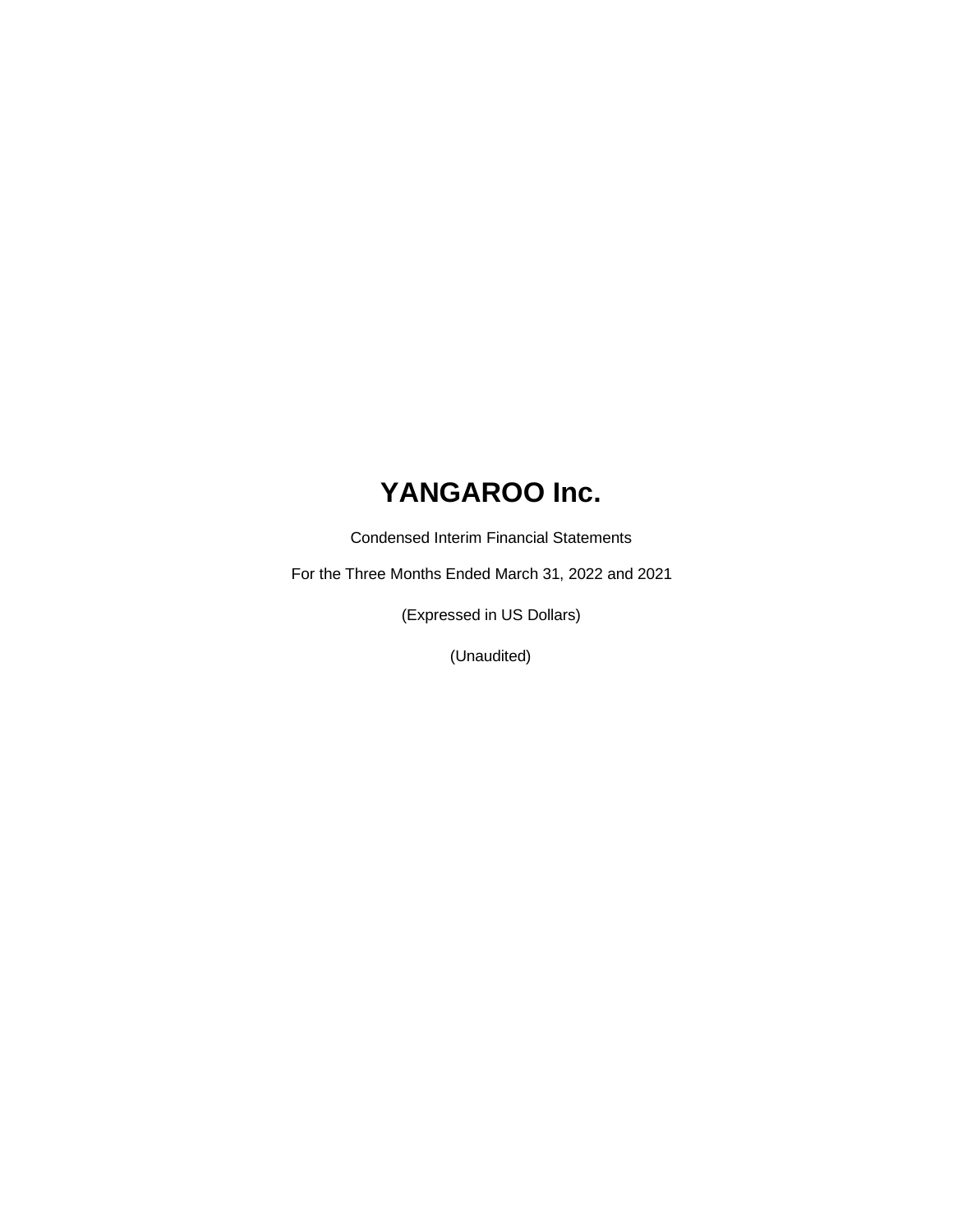Condensed Interim Statements of Financial Position (Unaudited) (Expressed in US dollars)

|                                                      |                 | As at |                |  |  |
|------------------------------------------------------|-----------------|-------|----------------|--|--|
|                                                      | March 31        |       | December 31    |  |  |
|                                                      |                 | 2022  | 2021           |  |  |
|                                                      |                 |       | (see Note 3)   |  |  |
| Assets                                               |                 |       |                |  |  |
| <b>Current</b>                                       |                 |       |                |  |  |
| Cash                                                 | \$<br>783,159   | \$    | 768,251        |  |  |
| Accounts receivable                                  | 1,539,912       |       | 1,737,028      |  |  |
| Prepaid and sundry assets                            | 519,214         |       | 427,720        |  |  |
| Contract assets                                      | 24,919          |       | 90,730         |  |  |
|                                                      | 2,867,204       |       | 3,023,729      |  |  |
| <b>Non-current</b>                                   |                 |       |                |  |  |
| Property and equipment (note 6)                      | 606,210         |       | 682,066        |  |  |
| Intangible assets (note 7)                           | 1,468,697       |       | 1,403,582      |  |  |
| Goodwill (note 8)                                    | 3,845,576       |       | 3,845,576      |  |  |
|                                                      | 8,787,687<br>\$ | \$    | 8,954,953      |  |  |
| <b>Liabilities</b>                                   |                 |       |                |  |  |
| <b>Current</b>                                       |                 |       |                |  |  |
| Trade and other payables (note 9)                    | \$<br>946,585   | \$    | 851,026        |  |  |
| <b>Contract liabilities</b>                          | 124,072         |       | 68,000         |  |  |
| Line of Credit (note 11)                             | 349,294         |       |                |  |  |
| Current portion of lease obligations (note 10)       | 247,015         |       | 275,522        |  |  |
| Current portion of term loan facility (note 11)      | 2,353,106       |       | 420,215        |  |  |
| Current portion of contingent consideration (note 5) | 497,108         |       | 497,108        |  |  |
|                                                      | 4,517,180       |       | 2,111,871      |  |  |
| <b>Non-current</b>                                   |                 |       |                |  |  |
| Lease obligations (note 10)                          | 200,013         |       | 255,063        |  |  |
| Term loan facility (note 11)                         |                 |       | 2,004,037      |  |  |
| Contingent consideration (note 5)                    | 1,616,780       |       | 1,616,780      |  |  |
|                                                      | 6,333,973       |       | 5,987,751      |  |  |
| <b>Equity</b>                                        |                 |       |                |  |  |
| Share capital (note 12)                              | 27,628,683      |       | 27,554,260     |  |  |
| Contributed surplus                                  | 6,159,063       |       | 6,149,388      |  |  |
| Currency translation reserve                         | 1,157,622       |       | 1,157,622      |  |  |
| <b>Deficit</b>                                       | (32, 491, 654)  |       | (31, 894, 068) |  |  |
|                                                      | 2,453,714       |       | 2,967,202      |  |  |
|                                                      | 8,787,687<br>\$ | \$    | 8,954,953      |  |  |

**"Anthony Miller" "Phil Benson"**

DirectorDirector

See accompanying notes, which are an integral part of these condensed interim financial statements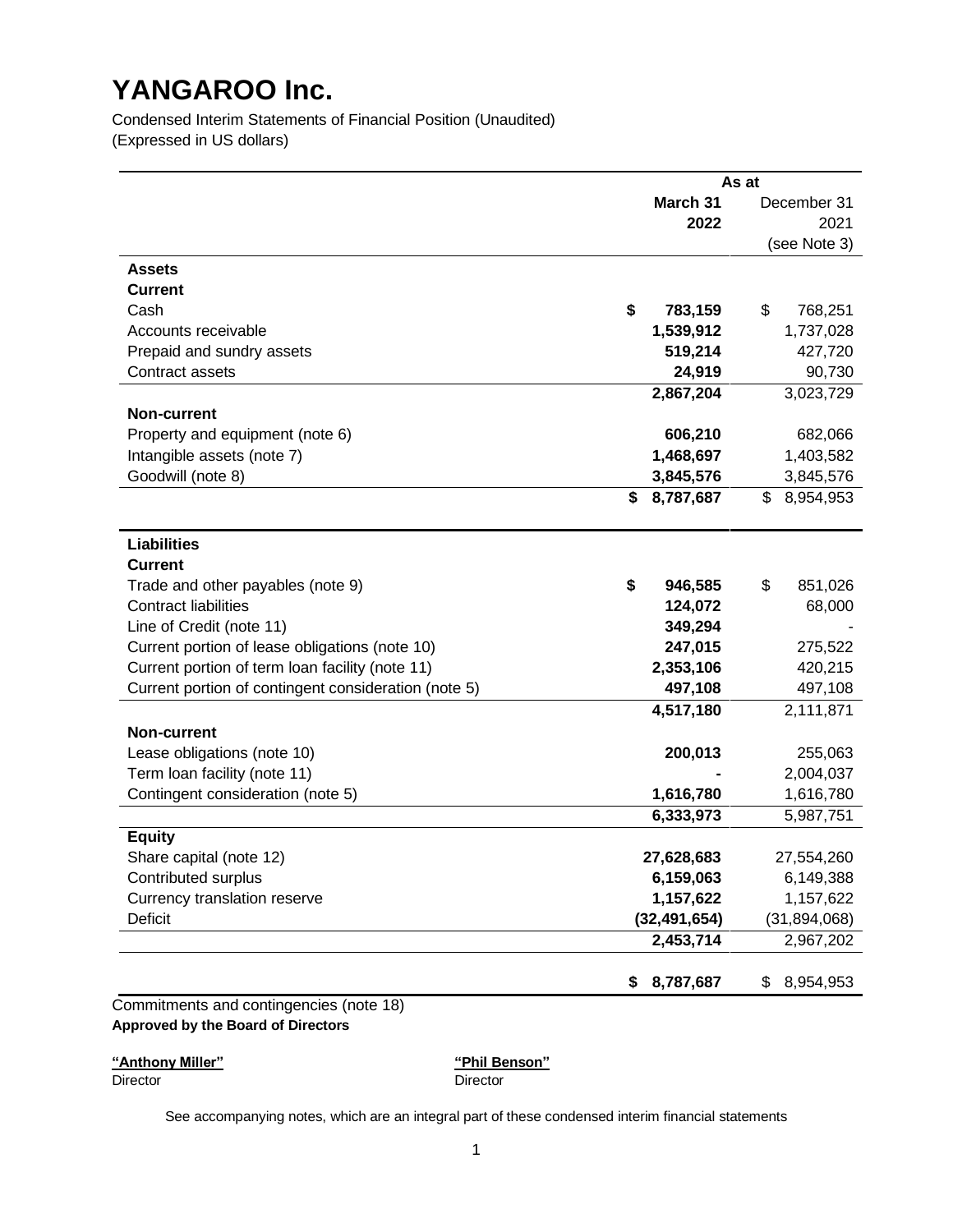Condensed Interim Statements of Net (Loss) Income and Comprehensive (Loss) Income (Unaudited) Three Months Ended March 31, 2022 and 2021

(Expressed in US dollars)

|                                                                    |    | Three Months Ended March 31, |    |              |  |
|--------------------------------------------------------------------|----|------------------------------|----|--------------|--|
|                                                                    |    | 2021                         |    |              |  |
|                                                                    |    | 2022                         |    | (see Note 3) |  |
|                                                                    |    |                              |    |              |  |
| Revenue (note 15)                                                  | \$ | 1,989,042                    | \$ | 1,232,315    |  |
| <b>Expenses</b>                                                    |    |                              |    |              |  |
| Salaries and consulting (notes 13, 16 & 17)                        |    | 1,796,538                    |    | 768,289      |  |
| Marketing and promotion                                            |    | 77,001                       |    | 6,218        |  |
| General and administrative                                         |    | 204,881                      |    | 47,929       |  |
| Technology development                                             |    | 208,978                      |    | 58,833       |  |
| Depreciation of property and equipment and right of use assets and |    |                              |    |              |  |
| amortization of intangible assets (note 6 & 7)                     |    | 204,824                      |    | 51,571       |  |
|                                                                    |    | 2,492,222                    |    | 932,840      |  |
| (Loss) income from operations                                      |    | (503, 180)                   |    | 299,475      |  |
| Other (expenses) income                                            |    |                              |    |              |  |
| Interest income                                                    |    | 19                           |    | 583          |  |
| Interest expense                                                   |    | (52, 598)                    |    | (2, 158)     |  |
| Foreign exchange gain (loss)                                       |    | (41, 816)                    |    | (31, 314)    |  |
|                                                                    |    | (94, 395)                    |    | (32, 889)    |  |
| Net (loss) income before income tax                                |    | (597, 575)                   |    | 266,587      |  |
| Income tax expense                                                 |    | (11)                         |    |              |  |
| Net (loss) income                                                  | \$ | (597, 586)                   | \$ | 266,587      |  |
| <b>Total comprehensive (loss) income</b>                           | S  | (597, 586)                   | \$ | 266,587      |  |
| Basic income per share (note 14)                                   | \$ | (0.01)                       | \$ | 0.00         |  |
| Diluted income per share (note 14)                                 | \$ | (0.01)                       | \$ | 0.00         |  |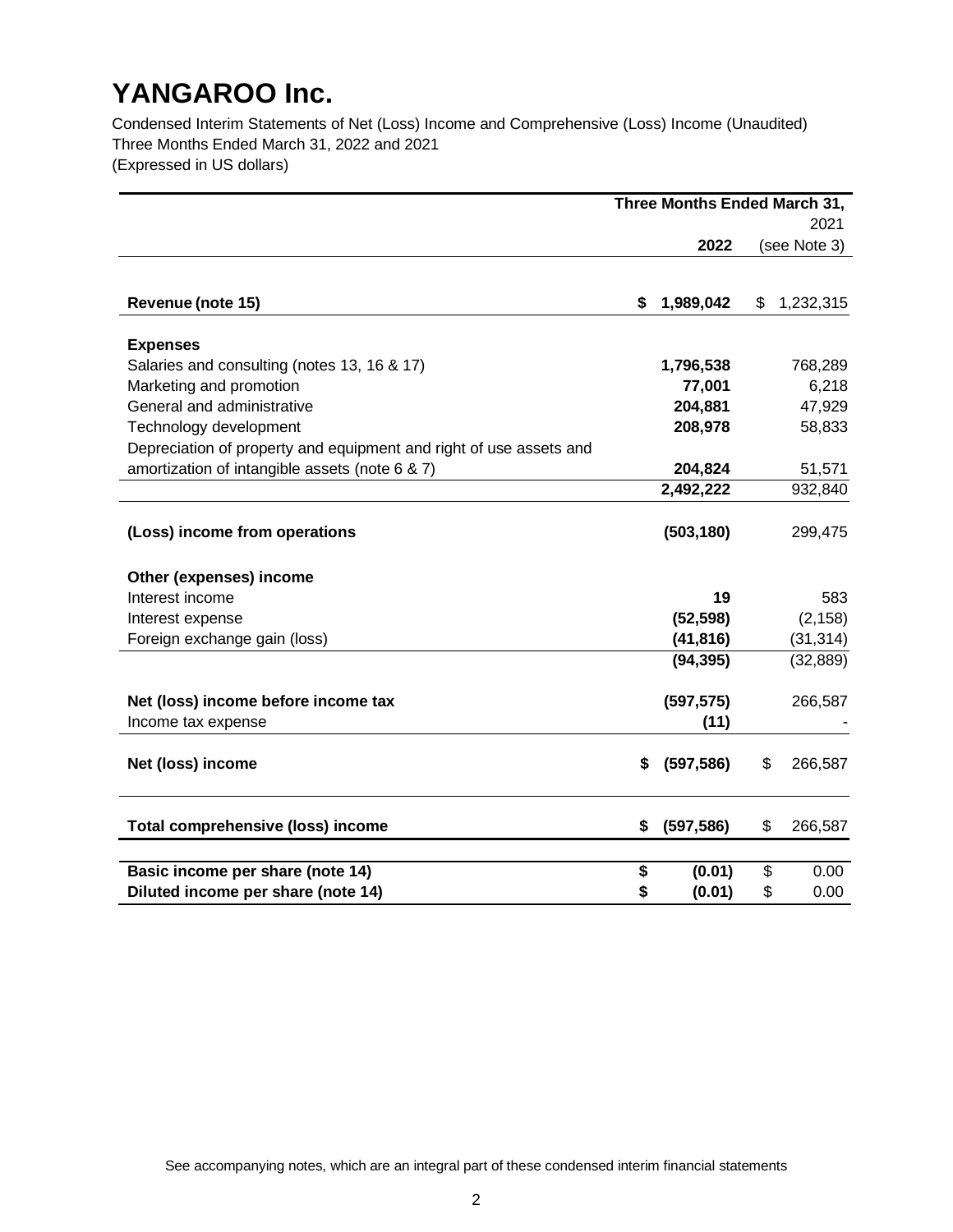Condensed Interim Statements of Changes in Equity (Unaudited) Three months ended March 31, 2022 and 2021 (Expressed in US dollars)

|                                              | <b>Number of</b><br><b>Shares</b> | <b>Share</b><br><b>Capital</b> | <b>Share-based</b><br>payments<br>reserve | Foreign<br><b>Currency</b><br><b>Translation</b><br><b>Reserve</b> | <b>Deficit</b> | <b>Total</b> |
|----------------------------------------------|-----------------------------------|--------------------------------|-------------------------------------------|--------------------------------------------------------------------|----------------|--------------|
| Balance at December 31,<br>2020 (see Note 3) | 60,472,140                        | \$27,520,839                   | \$5,982,586                               | \$                                                                 | \$(31,840,138) | \$1,663,287  |
| Share-based payments (note<br>13)            |                                   |                                | 6,780                                     |                                                                    |                | 6,780        |
| Exercise of options (note 12)                | 27,000                            | 5,665                          | (2,600)                                   |                                                                    |                | 3,065        |
| Net loss for the year                        |                                   |                                |                                           |                                                                    | 266,587        | 266,587      |
| Other comprehensive income                   |                                   |                                |                                           |                                                                    |                |              |
| Total comprehensive income<br>for the year   |                                   |                                |                                           |                                                                    | 266,587        | 266,587      |
| Balance at March 31, 2021                    | 60,499,140                        | \$27,526,504                   | \$5,986,766                               | \$<br>$\blacksquare$                                               | \$(31,573,551) | \$1,939,719  |
|                                              |                                   |                                |                                           |                                                                    |                |              |
| Balance at December 31,<br>2021              | 60,697,140                        | \$27,554,260                   | \$6,149,388                               | \$1,157,622                                                        | \$(31,894,068) | \$2,967,202  |
| Share-based payments (note<br>13)            |                                   |                                | 38,509                                    |                                                                    |                | 38,509       |
| Exercise of options (note 12)                | 580,000                           | 74,423                         | (28, 834)                                 |                                                                    |                | 45,589       |
| Exercise of RSUs (note 12)                   | 1,010,000                         |                                |                                           |                                                                    |                |              |
| Net loss for the year                        |                                   |                                |                                           |                                                                    | (597, 586)     | (597, 586)   |
| Other comprehensive income                   |                                   |                                |                                           |                                                                    |                |              |
| Total comprehensive income<br>for the year   |                                   |                                |                                           |                                                                    | (597, 586)     | (597, 586)   |
| Balance at March 31, 2022                    | 62,287,140                        | \$27,628,683                   | \$6,159,063                               | \$1,157,622                                                        | \$(32,491,654) | \$2,453,714  |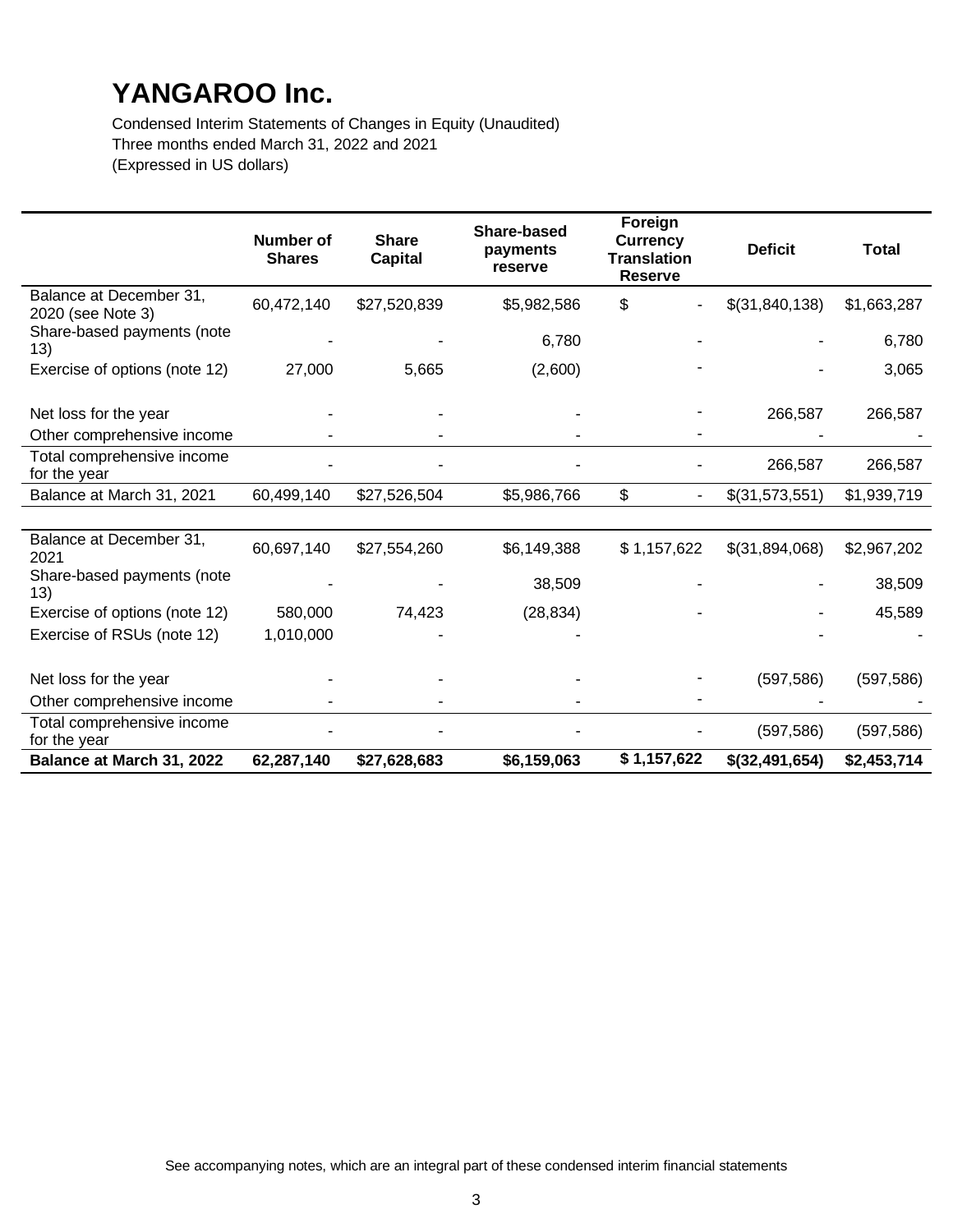Condensed Interim Statements of Cash Flows (Unaudited) Three months ended March 31, 2022 and 2021 (Expressed in US dollars)

|                                                                                      | <b>Three Months Ended March 31</b> |                         |                      |  |
|--------------------------------------------------------------------------------------|------------------------------------|-------------------------|----------------------|--|
|                                                                                      |                                    | 2022                    | 2021<br>(see Note 3) |  |
|                                                                                      |                                    |                         |                      |  |
| Cash flow (used in) from operating activities                                        |                                    |                         |                      |  |
| Net (loss) income for the period                                                     | \$                                 | (597, 586)              | \$<br>266,587        |  |
| Items not affecting cash:                                                            |                                    |                         |                      |  |
| Depreciation of property and equipment and amortization of                           |                                    |                         |                      |  |
| intangible assets (note 6 and 7)                                                     |                                    | 204,824                 | 51,935               |  |
| Amortization of deferred financing costs                                             |                                    | 10,169                  |                      |  |
| Expected credit loss (recovery) expense and write-off of account<br>receivables      |                                    |                         | (40, 206)            |  |
| Accrued severance payable                                                            |                                    |                         | (206, 173)           |  |
| Share-based payments (note 13)                                                       |                                    | 38,509                  | 6,780                |  |
| Changes in non-cash operating working capital:                                       |                                    |                         |                      |  |
| Accounts receivable                                                                  |                                    | 197,116                 | 358,221              |  |
| Prepaid and sundry assets                                                            |                                    | (91, 494)               | (65, 815)            |  |
| Contract assets                                                                      |                                    | 65,811                  | (2, 450)             |  |
| Trade and other payables                                                             |                                    | 95,585                  | 60,252               |  |
| <b>Contract liabilities</b>                                                          |                                    | 56,072                  | 142,079              |  |
|                                                                                      |                                    |                         |                      |  |
| Net cash (used in) from operating activities                                         |                                    | (20, 994)               | 571,210              |  |
| Cash flow used in investing activities                                               |                                    |                         |                      |  |
| Acquisition of property and equipment (note 6)                                       |                                    | (33, 724)               | (2,956)              |  |
| Additions to product development assets (note 7)                                     |                                    | (160, 361)              | (171, 285)           |  |
|                                                                                      |                                    |                         |                      |  |
| Net cash used in investing activities                                                |                                    | (194, 085)              | (174, 241)           |  |
|                                                                                      |                                    |                         |                      |  |
| Cash flow from (used in) financing activities                                        |                                    |                         |                      |  |
| Payment of lease obligations (note 10)<br>Proceeds from (repayment of) term loan     |                                    | (83, 557)<br>(116, 994) | (33, 562)            |  |
| Exercise of options (note 12)                                                        |                                    | 45,587                  | 3,065                |  |
| Proceeds from line of credit (note 11)                                               |                                    | 349,294                 |                      |  |
|                                                                                      |                                    |                         |                      |  |
| Net cash from (used in) financing activities                                         |                                    | 194,330                 | (30, 497)            |  |
|                                                                                      |                                    |                         |                      |  |
| Net (decrease) increase in cash                                                      |                                    | (20, 749)               | 366,472              |  |
| Effect of foreign exchange on cash<br>Cash and cash equivalents, beginning of period |                                    | 35,657<br>768,251       | 31,795<br>1,461,870  |  |
|                                                                                      |                                    |                         |                      |  |
| Cash and cash equivalents, end of period                                             | \$                                 | 783,159                 | 1,860,137<br>\$      |  |
| Cash interest paid                                                                   | \$                                 | 52,609                  | \$<br>2,732          |  |

See accompanying notes, which are an integral part of these condensed interim financial statements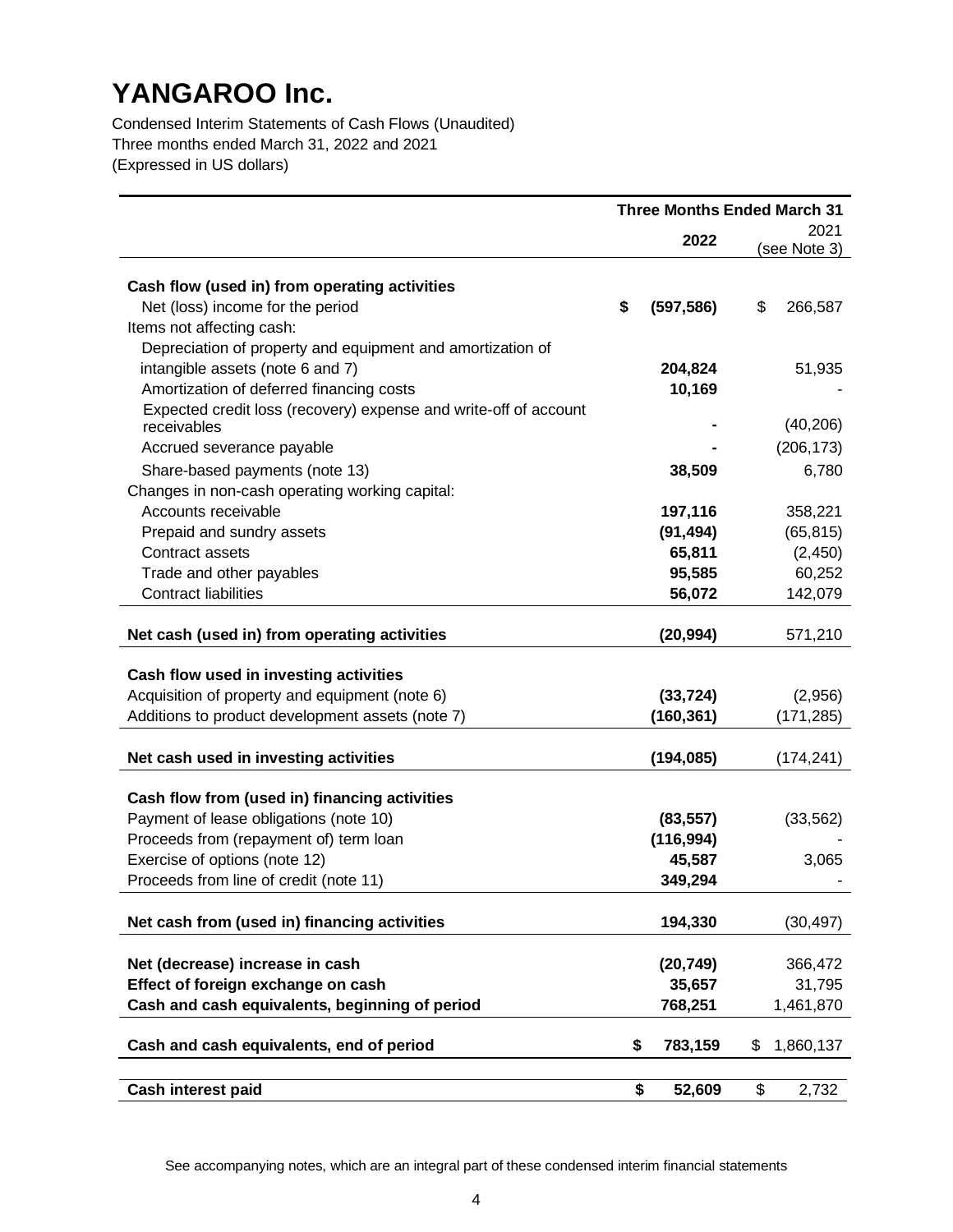#### **1. Nature of Operations**

Yangaroo is a software company that is the provider of workflow management solutions within the media and entertainment ecosystem. The Company's Digital Media Distribution System (DMDS) platform is a patented cloud-based technology that provides customers with a fully integrated workflow and broadcaster connected managed network for digital content delivery and related data management across the advertising, music, and entertainment award show markets.

YANGAROO Inc. is a publicly listed company incorporated on July 28, 1999 under the laws of Ontario as Musicrypt.com Inc. and changed to its present name on July 17, 2007. YANGAROO trades on the TSX Venture Exchange (TSX-V) under the symbol YOO and in the U.S. under OTCPK: YOOIF.

The address of the Company's corporate office and principal place of business is 67 Mowat Avenue, Suite 535, Toronto, Ontario, M6K 3E3.

#### *2.* **Basis of Preparation**

#### *(a) Basis of compliance*

These condensed interim financial statements were prepared using the same accounting policies and methods as those used in the Company's audited financial statements for the year ended December 31, 2021. These condensed interim financial statements are in compliance with International Accounting Standard (IAS) 34, *Interim Financial Reporting.* Accordingly, certain information and footnote disclosure normally included in annual financial statements prepared in accordance with International Financial Reporting Standards (IFRS), as issued by the International Accounting Standards Board (IASB), have been omitted. The preparation of these unaudited condensed interim financial statements in accordance with IAS 34 requires the use of certain critical accounting estimates. It also requires management to exercise judgment in applying the Company's accounting policies.

These condensed interim financial statements should be read in conjunction with the audited financial statements for the year ended December 31, 2021.

These condensed interim financial statements were authorized for issue by the Board of Directors on May 24, 2022.

#### **(b) Basis of measurement**

The condensed interim financial statements have been prepared on the historical cost basis except certain financial instruments recorded at fair value through profit and loss. Where there are assets and liabilities calculated on a different basis, this fact is disclosed in the relevant accounting policy.

The condensed interim financial statements are presented in US dollars, which is also the Company's functional currency.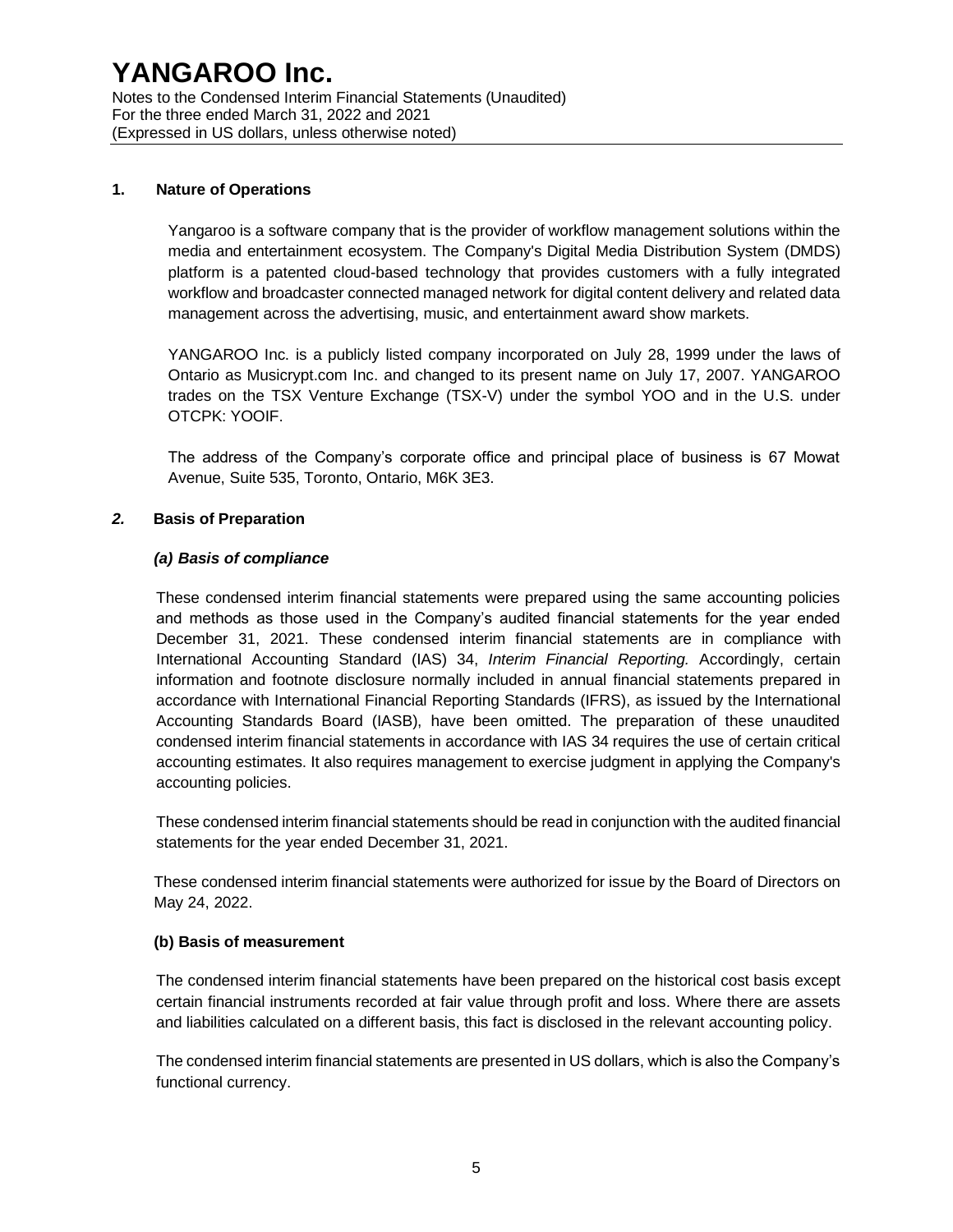#### **2. Basis of Preparation (continued)**

The preparation of these condensed interim financial statements in conformity with IFRS requires management to make judgements, estimates and assumptions that affect the reported amounts and the valuation of assets and liabilities and the disclosure of contingent assets and liabilities at the date of these condensed interim financial statements and the reported amounts of revenues and expenditures during the period reported.

The most significant judgements and estimates made by management in preparing the Company's condensed interim financial statements are described as follows:

(i) Share-based payments

Share-based payments which include stock options granted to employees, officers and directors and warrants granted to agents and debenture holders, to the extent that they are not measured at the fair value of the services received, are based on the fair value at the date of the award. These share-based payments are valued using the Black-Scholes option pricing model, which includes inputs that require management's estimates and assumptions.

(ii) Revenue recognition

To the extent a contract includes multiple performance obligations, the Company applies judgement to determine whether these performance obligations are capable of being distinct and distinct in the context of the contract. If these criteria are not met the promised services are accounted for as a combined performance obligation. Additionally, recognition of revenue requires significant judgement to determine if revenue is recognized at a point in time or over time.

(iii) Investment tax credits

The Company uses judgement to determine the reasonable assurance of collection and estimates the valuation of investment tax credits to be accrued.

(iv) Collectability of accounts receivable

The Company applies the simplified method to measure loss allowance on accounts receivable at an amount equal to the lifetime expected credit loss ("ECL").

(v) Leases

The Company uses judgement to determine the incremental borrowing rate used to calculate the initial liability and corresponding asset. The incremental borrowing rate is the rate of interest that a lessee would have to pay to borrow over a similar term, with a similar security, the funds necessary to obtain an asset of a similar value to the right-of-use asset in a similar economic environment.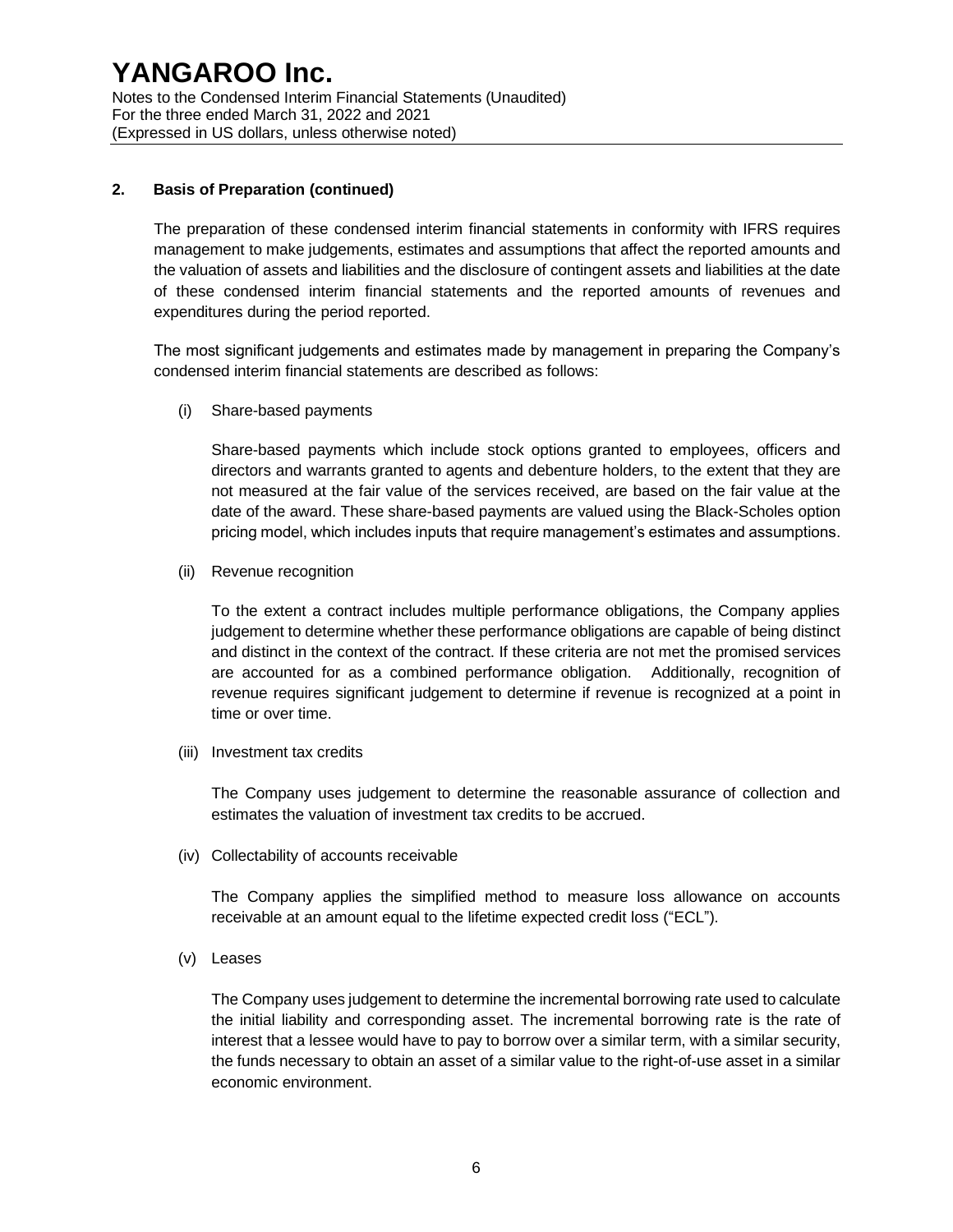#### **2. Basis of Preparation (continued)**

(vi) Capitalized development costs

The Company uses judgement to determine when internally generated development costs are available for intended use and assess if expenditures meet the criteria for capitalization under IAS 38.

(vii) Business combinations

On initial recognition, the assets and liabilities of the acquired business and consideration paid for them are included in the statement of financial position at their fair value. In measuring fair value, management uses estimates of future cash flows and discount rates.

(viii) Contingent consideration

The Company measures the contingent consideration payable in a business combination at the estimated fair value at each reporting date. The fair value is estimated using a Black-Scholes probability weighted approach, which includes inputs that require management's estimates and assumptions.

(ix) Going concern

Management has applied judgment in the assessment of the Company's ability to continue as a going concern when preparing its condensed interim financial statements for the three months ended March 31, 2022. Management prepares the financial statements on a going concern basis unless management either intends to liquidate the entity or to cease trading or has no realistic alternative but to do so. In assessing whether the going concern assumption is appropriate, management takes into account all available information about the future, which is at least, but is not limited to, twelve months from the end of the reporting period. In making this significant judgment, the Company has prepared income and cash flow forecasts and has considered a wide range of factors relating to current and expected profitability and sources of financing including its ability to renegotiate its term loan facility. Subsequent to March 31, 2022, the Company is in the process of obtaining a waiver and renegotiating the terms of the loan facility (see note 19). As a result of management's assessment, the Company believes that it has sufficient available liquidity to meet its minimum obligations as they come due for a period of at least 12 months from March 31, 2022 and has assessed that there are no material uncertainties related to events or conditions that may cast significant doubt upon the Company's ability to continue as a going concern.

#### **3. Significant Accounting Policies**

These condensed interim financial statements follow the same accounting policies and methods of their application as the Company's December 31, 2021 annual audited financial statements except for the following: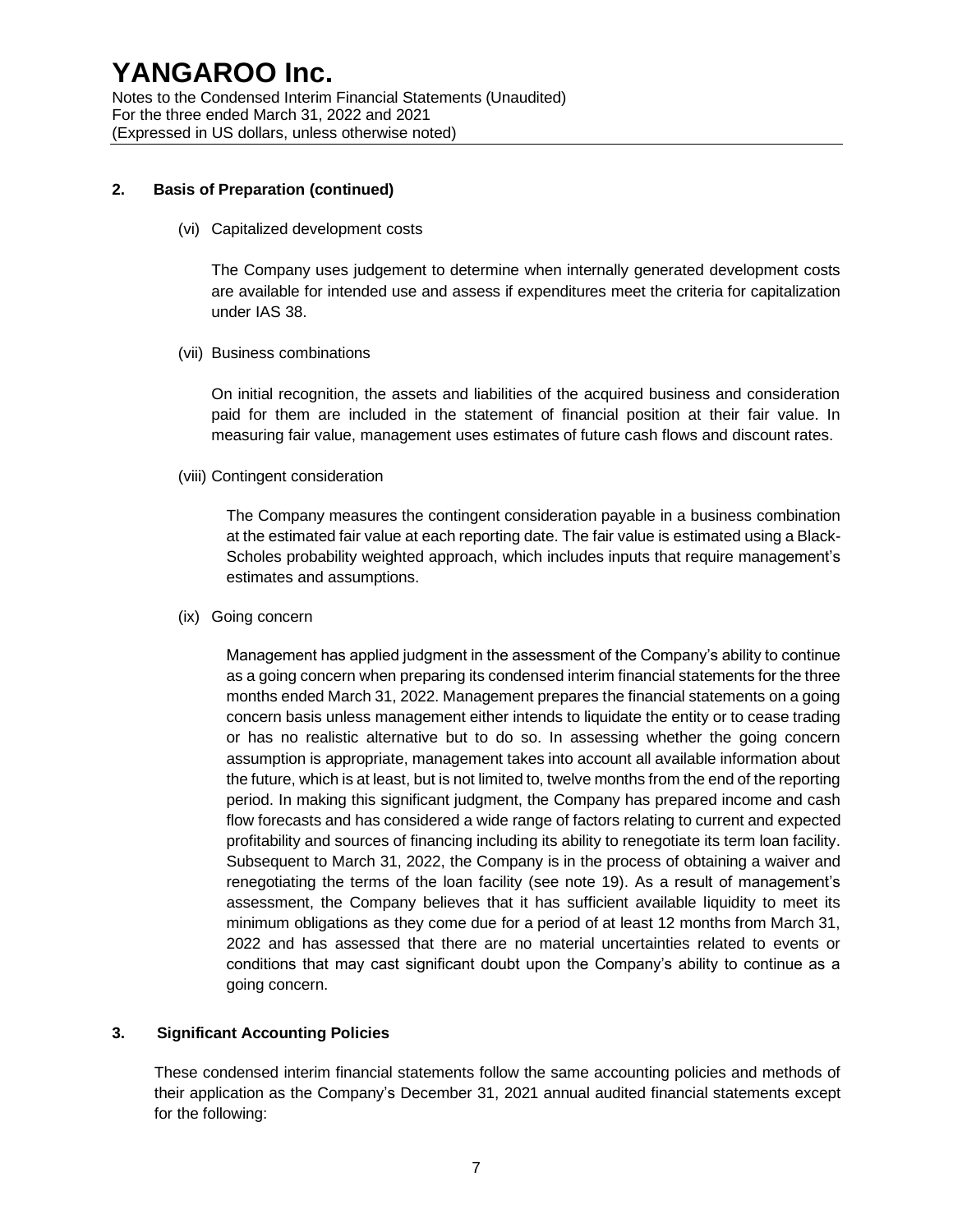### **3. Significant Accounting Policies (continued)**

#### **Change in accounting policy** ‐ **change in presentation currency**

On January 1, 2022, the Company changed presentation currency from Canadian dollars (CAD) to U.S. dollars (USD). The presentation currency of a Company is the currency in which the company chooses to present its financial reports. The Company has changed its presentation currency for financial reporting from CAD to USD in order to better align the presentation of the Company's financial position and financial performance with its operations, which are mainly in USD.

In order to derive USD comparatives for the condensed consolidated interim financial statements, the Company has accounted for this change in presentation currency retrospectively which involves translation of equity, assets, liabilities and revenue and expense as follows:

- Revenue and expenses for the three months ended March 31, 2021 rate CAD\$1 = USD\$0.790 average rates for the period, approximating actual exchange rates for the date of the transactions;
- Statement of Financial Position as at December 31, 2021 rate CAD\$1 = US\$0.789, being the exchange rate of December 31, 2021; and
- Statements of Changes in Equity has been restated using historical rates, approximating the date of transaction, rate CAD\$1 = USD\$0.637 to USD\$1.03.

#### **4. Capital Risk Management**

The Company includes equity comprised of share capital, contributed surplus, and deficit, in the definition of capital.

The Company's primary objective with respect to its capital management is to ensure that it has sufficient cash resources to further develop and market platform services, and to maintain its ongoing operations. To secure the additional capital necessary to pursue these plans, the Company may attempt to raise additional funds through the issuance of equity and warrants, debt or by securing strategic partners.

The Company is not subject to externally imposed capital requirements and there has been no change with respect to the overall capital risk management strategy during the period ended March 31, 2022.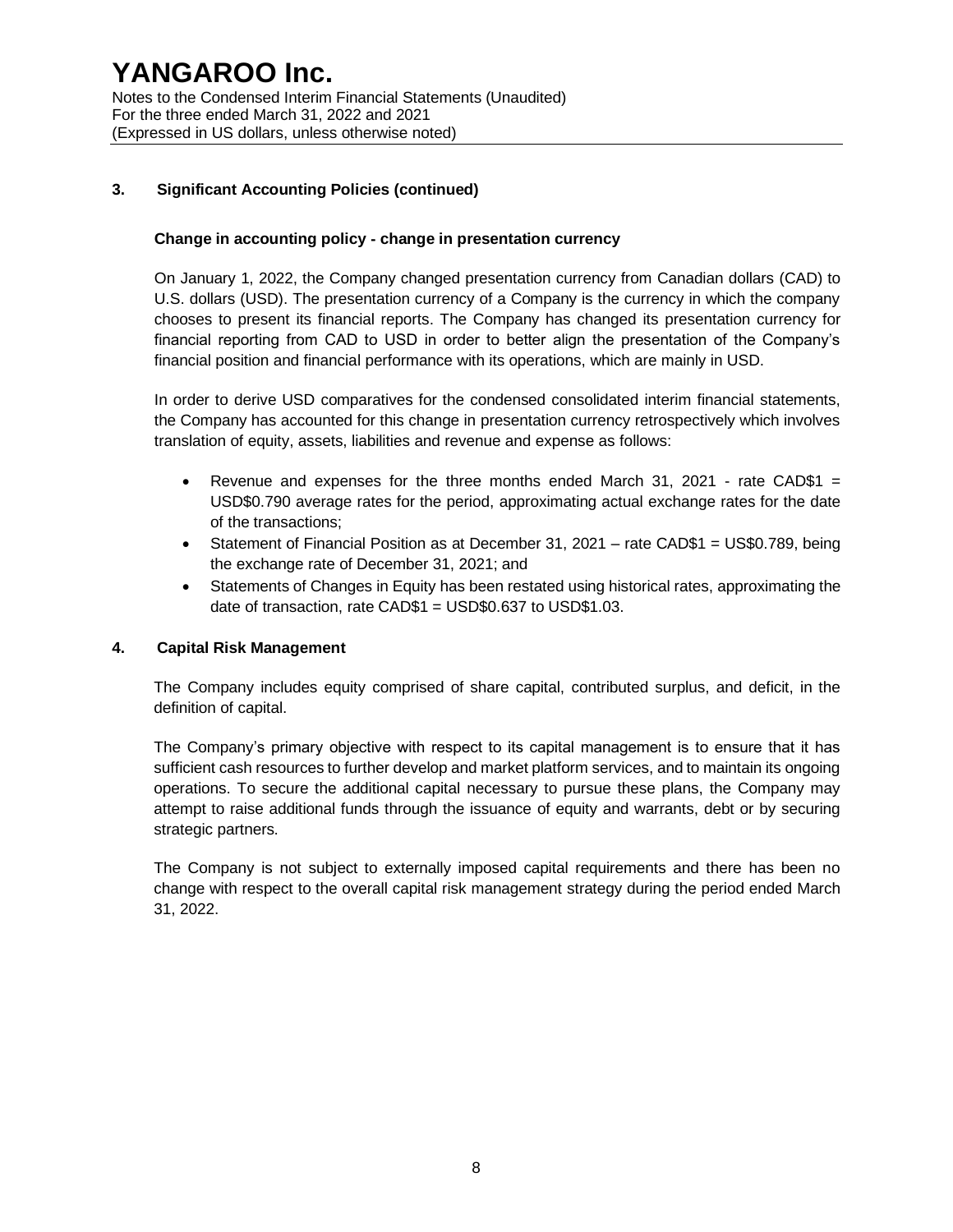#### **5. Business Combination**

On May 21, 2021, the Company completed the acquisition of certain assets and liabilities of Digital Media Services Inc. ("DMS") for cash and contingent consideration. The Company purchased DMS to utilize synergies to expand the existing business lines and improve cash flow generation. DMS is a provider of broadcast advertising and content management solutions located in New York City, United States of America.

As part of the acquisition, the Company acquired DMS' customer lists and contracts, and working capital, along with a highly skilled team of employees located in the United States.

The purchase price consists of cash consideration of \$3,387,840 and contingent consideration with a fair value of \$2,113,888, resulting in total consideration of \$5,501,728. The contingent consideration consists of additional cash payments as a result of the following:

Earn-out criteria 1: 75% of 2019 revenue of the DMS business Earn-out criteria 2: 100% of 2019 revenue of the DMS business.

Measurement periods: Annual periods ending on the 1st, 2nd, and 3rd anniversary period of closing date of May 21, 2021.

Cash consideration due: USD \$500,000 due and payable if actual realized revenue from the DMS business exceeds earn-out criteria 1, and an additional USD \$500,000 due and payable if actual realized revenue from the DMS business exceeds earn-out criteria 2.

Total potential cash consideration is USD \$3,000,000 if all earn-out criteria is triggered. The valuation of the contingent consideration was determined using a Black-Scholes probability approach under different scenarios based on likelihood of the revenue condition being met. Inputs used in the calculation include management estimates and assumptions as well as public data from comparable companies. The fair value as at the acquisition date was \$2,113,888 and there was no change in fair value as at March 31, 2022.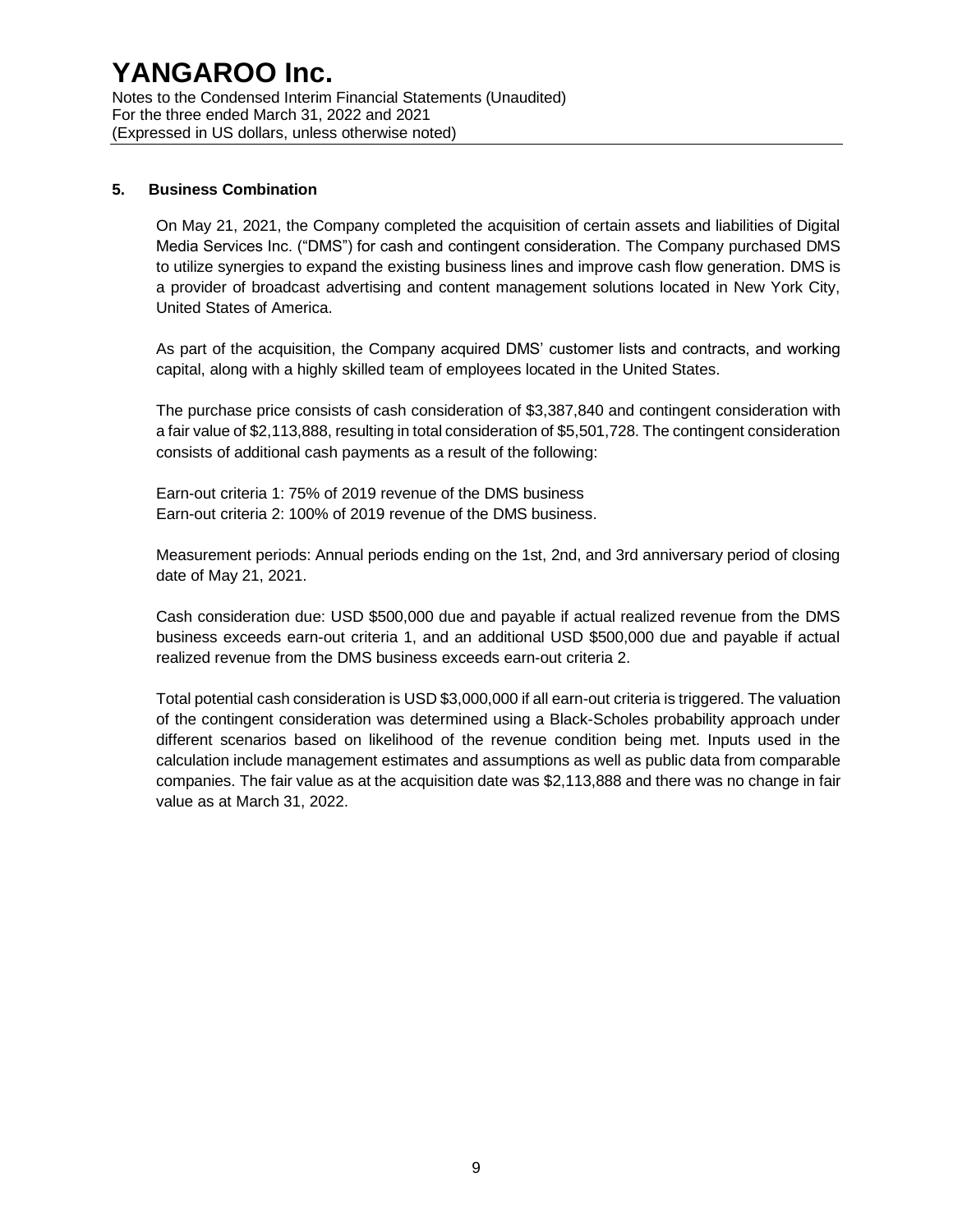#### **5. Business Combination (continued)**

The following table presents the purchase price allocation at the acquisition date:

| Fair value of assets and liabilities recognized: |                 |
|--------------------------------------------------|-----------------|
| Trade receivables                                | \$<br>756,818   |
| Prepaid expenses                                 | 26,433          |
| Customer relationships                           | 969,000         |
| Brands and trademarks                            | 62,000          |
| Trade payables and accrued liabilities           | (158,099)       |
| Fair value of net assets acquired                | \$<br>1,656,152 |
| Goodwill                                         | \$<br>3,845,576 |
| Total consideration                              | \$<br>5,501,728 |

The fair value of acquired receivables was \$756,818, of which all were collected subsequent to the acquisition date.

The acquisition has been accounted for as a business combination under the purchase method. The results of the operations of the DMS business since the date of the acquisition have been consolidated in these financial statements. Accordingly, the allocation of the purchase price to assets and liabilities is based on the fair value, with the excess of the purchase price over the fair value of the assets acquired being allocated to goodwill.

The goodwill is attributable mainly to the skills and technical talent of DMS' work force and the synergies expected to be achieved from integrating DMS into the Company's existing advertising business.

Due to lack of IFRS specific data prior to the acquisition of DMS, pro-forma profit or loss of the combined entity for any periods prior to acquisition cannot be determined reliably. At the time of issuance of these condensed interim financial statements, certain aspects of the valuation are not finalized.

As such, the preliminary purchase price allocation is subject to change. In connection with the DMS acquisition, the Company incurred fees, including legal and professional costs, of \$225,080 in 2021 that were recognized in the statement of net (loss) income and comprehensive (loss) income.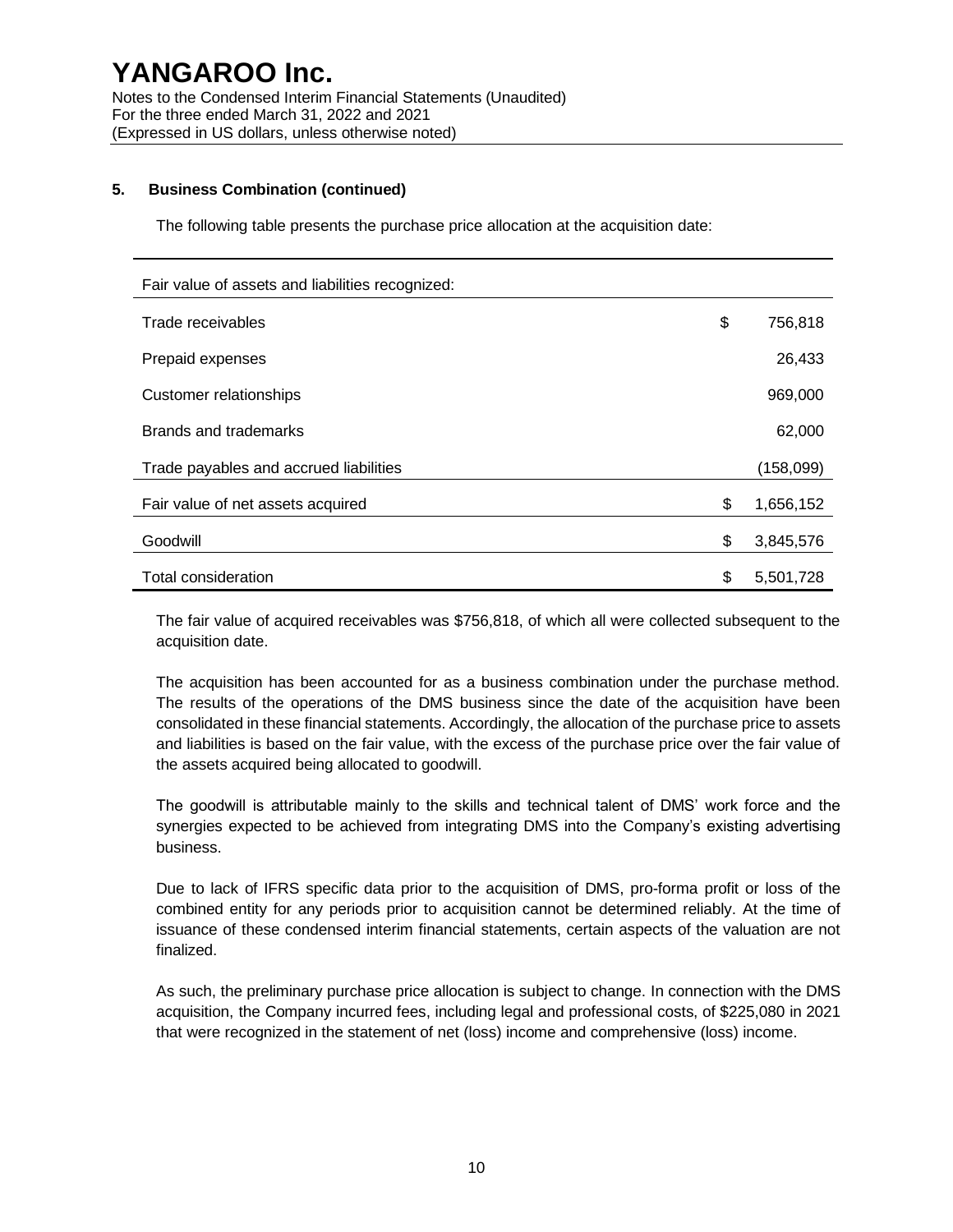Notes to the Condensed Interim Financial Statements (Unaudited) For the three ended March 31, 2022 and 2021 (Expressed in US dollars, unless otherwise noted)

## **6. Property and Equipment**

|                                 | <b>Office</b><br>equipment | <b>Computer</b><br>equipment | Computer<br>software | Right-of-use<br>office property | Leasehold<br><i>improvements</i> | Total     |
|---------------------------------|----------------------------|------------------------------|----------------------|---------------------------------|----------------------------------|-----------|
|                                 |                            |                              |                      |                                 |                                  |           |
| Cost                            | \$                         | \$                           | S.                   | \$                              | S.                               | S         |
| Balance, January 1, 2021        | 30,262                     | 596,111                      | 337,026              | 403,834                         | 12,187                           | 1,379,420 |
| Additions                       | 679                        | 109,234                      | 18,425               | 569,658                         | 12,316                           | 710,312   |
| Balance, December 31, 2021      | 30,941                     | 705,345                      | 355,451              | 973,492                         | 24,503                           | 2,089,732 |
| <b>Additions</b>                | 1,561                      | 7,772                        | 24,390               |                                 |                                  | 33,723    |
| Balance, March 31, 2022         | 32,502                     | 713,117                      | 379,841              | 973,492                         | 24,503                           | 2,123,455 |
| <b>Accumulated depreciation</b> |                            |                              |                      |                                 |                                  |           |
| Balance, January 1, 2021        | 26,860                     | 547,946                      | 268,182              | 225,396                         | 6,959                            | 1,075,343 |
| Depreciation expense            | 1,911                      | 45,534                       | 45,674               | 235,284                         | 3,920                            | 332,323   |
| Balance, December 31, 2021      | 28,771                     | 593,480                      | 313,856              | 460,680                         | 10,879                           | 1,407,666 |
| Depreciation expense            | 445                        | 14,636                       | 12,493               | 80,712                          | 1,293                            | 109,579   |
| Balance, March 31, 2022         | 29,216                     | 608,116                      | 326,349              | 541,392                         | 12,172                           | 1,517,245 |
| <b>Carrying amounts</b>         |                            |                              |                      |                                 |                                  |           |
| December 31, 2021               | 2,170                      | 111,865                      | 41,595               | 512,812                         | 13,624                           | 682,066   |
| March 31, 2022                  | 3,286                      | 105,001                      | 53,492               | 432.100                         | 12,331                           | 606.210   |

Included in property and equipment are computer equipment and computer software under leases with a cost of \$457,063 (December 31, 2021 - \$457,063). Accumulated depreciation for these assets under leases is \$455,439 (December 31, 2021 - \$450,368).

#### **7. Intangible Assets**

|                                 |              | <b>Customer</b> | <b>Development</b> |           |
|---------------------------------|--------------|-----------------|--------------------|-----------|
|                                 | <b>Brand</b> | relationships   | costs              | Total     |
|                                 |              |                 |                    |           |
| Cost                            | \$           | \$              | \$                 |           |
| Balance, January 1, 2021        |              |                 |                    |           |
| Additions                       | 62,000       | 969,000         | 578,165            | 1,609,165 |
| Balance, December 31, 2021      | 62,000       | 969,000         | 578,165            | 1,609,165 |
| Additions                       |              |                 | 160.360            | 160,360   |
| Balance, March 31, 2022         | 62,000       | 969,000         | 738,525            | 1,769,525 |
| <b>Accumulated amortization</b> |              |                 |                    |           |
| Balance, January 1, 2021        |              |                 |                    |           |
| Amortization expense            | 12,056       | 188,417         | 5,110              | 205,583   |
| Balance, December 31, 2021      | 12,056       | 188,417         | 5,110              | 205,583   |
| Amortization expense            | 5,167        | 80,750          | 9,328              | 95,245    |
| Balance, March 31, 2022         | 17,223       | 269,167         | 14,438             | 300,828   |
| <b>Carrying amounts</b>         |              |                 |                    |           |
| December 31, 2021               | 49,944       | 780,583         | 573,055            | 1,403,582 |
| March 31, 2022                  | 44,777       | 699,833         | 724,087            | 1,468,697 |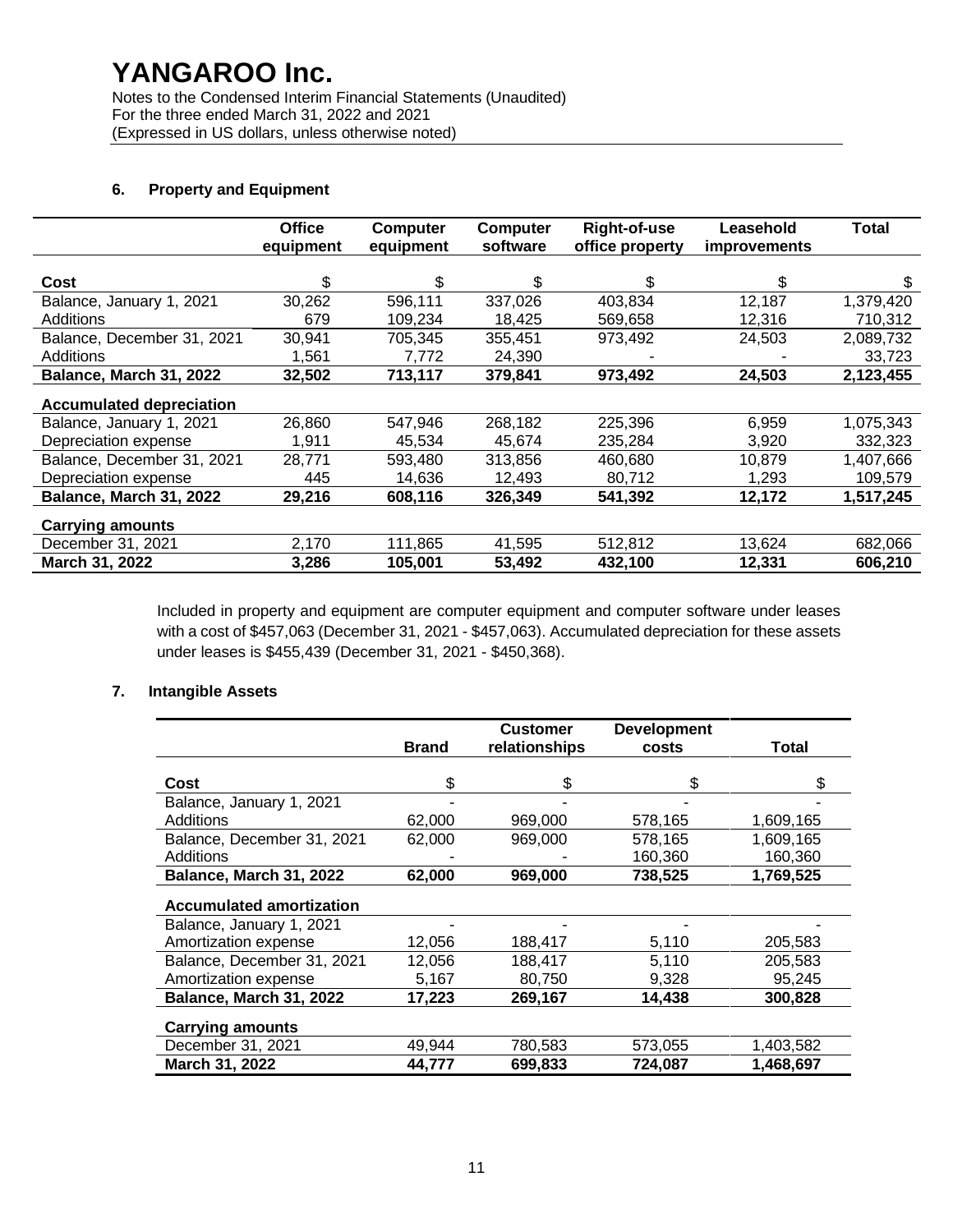#### **7. Intangible Assets (continued)**

During the three months ended March 31, 2022, the Company capitalized product development costs of \$160,361 (March 31, 2021 - \$175,704). Depreciation expense of \$9,328 (March 31, 2021 - \$5,110) was capitalized to development costs during the three-month ended March 31, 2022. The significant new projects for the three-month period ended March 31, 2022 consisted of new features in the Awards platform, improvements in the user interface in the Music and Advertising platforms, and significant new enhancements to its core technology infrastructure.

#### **8. Goodwill**

|                              | March 31,<br>2022 | December 31,<br>2021     |
|------------------------------|-------------------|--------------------------|
| Balance, beginning of period | \$3,845,576       | $\overline{\phantom{a}}$ |
| Acquisition of DMS (note 5)  | ٠                 | 3.845.576                |
|                              | \$3,845,576       | \$3,845,576              |

#### **9. Trade and Other Payables**

|                  | March 31,<br>2022 |         |    | December 31,<br>2021 |
|------------------|-------------------|---------|----|----------------------|
| Trade payables   |                   | 642,124 | S. | 514,016              |
| Accrued expenses |                   | 304.461 |    | 337,010              |
|                  |                   | 946.585 |    | \$851,026            |

#### **10. Lease Obligations**

The Company has lease obligations until 2022 with purchase options at the end of each lease term. All of these lease agreements have 3-5 year terms at inception and carry a weighted average incremental borrowing rate of 3.06% per annum (2021 – 3.25%).

|                                                             | <b>Computer</b><br><b>Equipment</b> | <b>Software</b> | <b>Property</b> | <b>Total</b><br>Lease<br>Liability |
|-------------------------------------------------------------|-------------------------------------|-----------------|-----------------|------------------------------------|
|                                                             | \$                                  | \$              | \$              | \$                                 |
| Balance at January 1, 2022                                  | 10,462                              | 5,911           | 514,212         | 530,585                            |
| Principal payments                                          | (3,269)                             | (2,580)         | (77,708)        | (83, 557)                          |
| Balance at March 31, 2022                                   | 7,193                               | 3,331           | 436,504         | 447,028                            |
| Current lease obligation                                    | 4,316                               | 3.331           | 239,368         | 247,015                            |
| Long-term lease obligation                                  | 2,877                               |                 | 197,136         | 200,013                            |
| Balance at March 31, 2022                                   | 7,193                               | 3,331           | 436,504         | 447,028                            |
| Effective annual rate of interest                           | 0.01%                               | 4.58%           | 4.45%           | 3.06%                              |
| Amount of interest recognized in statement<br>of net income | 18                                  | 52              | 5,439           | 5,509                              |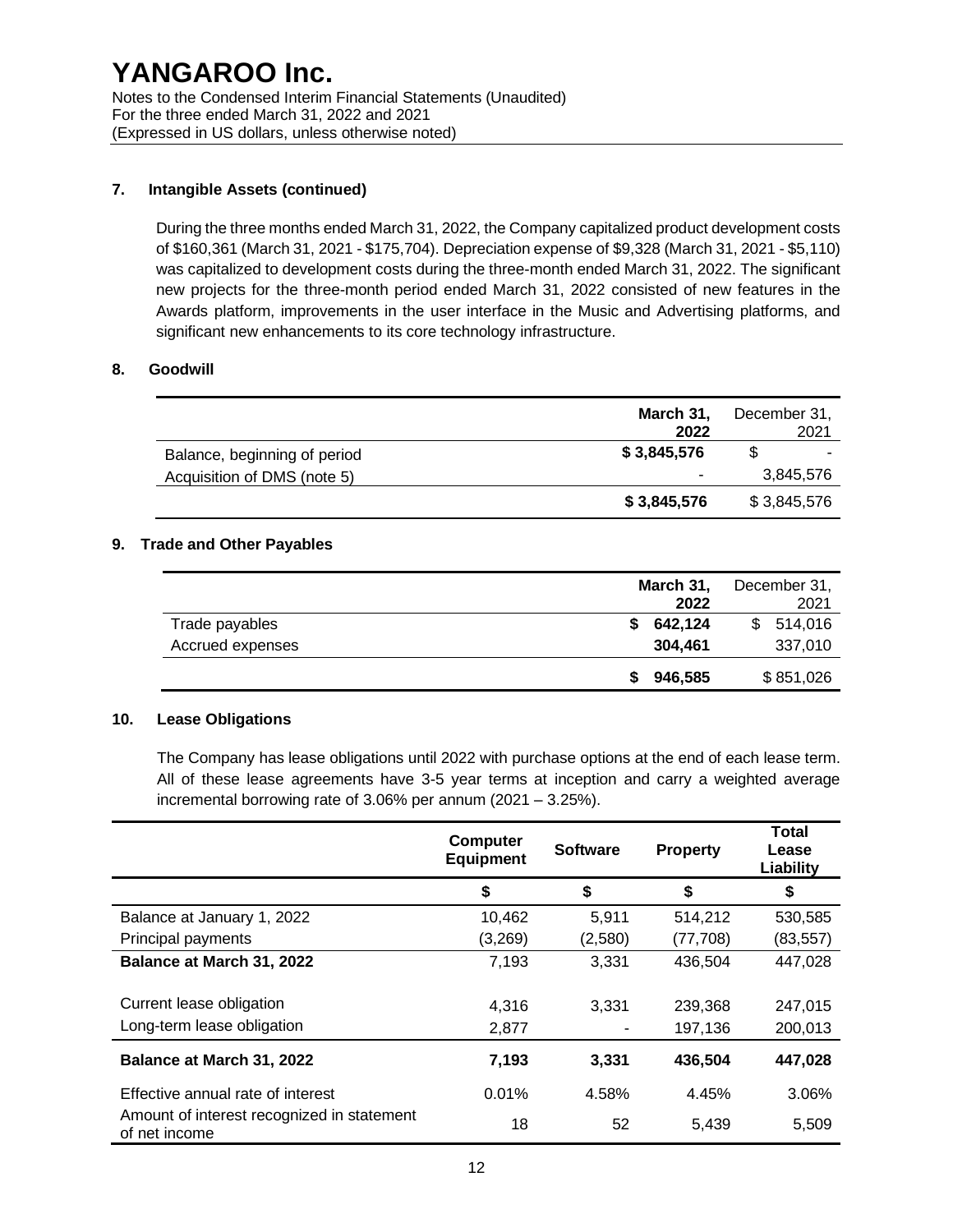## **11. Credit Facility**

On May 21, 2021, in conjunction with the acquisition of DMS (see Note 5 – Business Combination), the Company settled its then existing CAD \$1,000,000 revolving credit facility and entered into a credit agreement (the "Credit Facility") with a tier-1 Canadian financial institution (the "Bank"). The Credit Facility is secured by a first ranking security over all present and future assets and property of the Company.

The Credit Facility includes a new revolving credit facility in the amount of CAD \$1,750,000 and a term loan facility in the amount of CAD \$3,250,000.

#### *Line of Credit*

The revolving credit facility of CAD \$1,750,000 is available by loan advances and is subject to standard borrowing base calculations and margining against trade accounts receivable. Interest payments are based on the Bank's prime rate plus 1.95% per annum. As at March 31, 2022, the Company has drawn USD \$349,294 (December 31, 2021 - \$nil) of the revolving credit facility.

### *Term Loan Facility*

The term loan facility of CAD \$3,250,000 was fully advanced on May 21, 2021 and was used for the purchase of DMS and for general corporate purposes. The term of the loan is 42 months, amortized over 72 months, and has an initial 6-months interest only payment component. Interest payments are based on the Bank's prime rate plus 2.45%.

|                                            |   | March 31<br>2022 |    | December 31<br>2021 |
|--------------------------------------------|---|------------------|----|---------------------|
| Term loan facility                         | S | 2,443,340        | S  | 2,524,655           |
| Less: unamortized deferred financing costs |   | (90, 234)        |    | (100, 403)          |
| Balance at March 31, 2022                  |   | 2,353,106        |    | 2,424,252           |
| Current portion of term loan               |   | 2,353,106        |    | 420.215             |
| Long-term portion of term loan             |   |                  |    | 2,004,037           |
| Balance at March 31, 2022                  | S | 2,353,106        | S  | 2.424.252           |
| Line of Credit balance at March 31, 2022   | S | 349.294          | \$ |                     |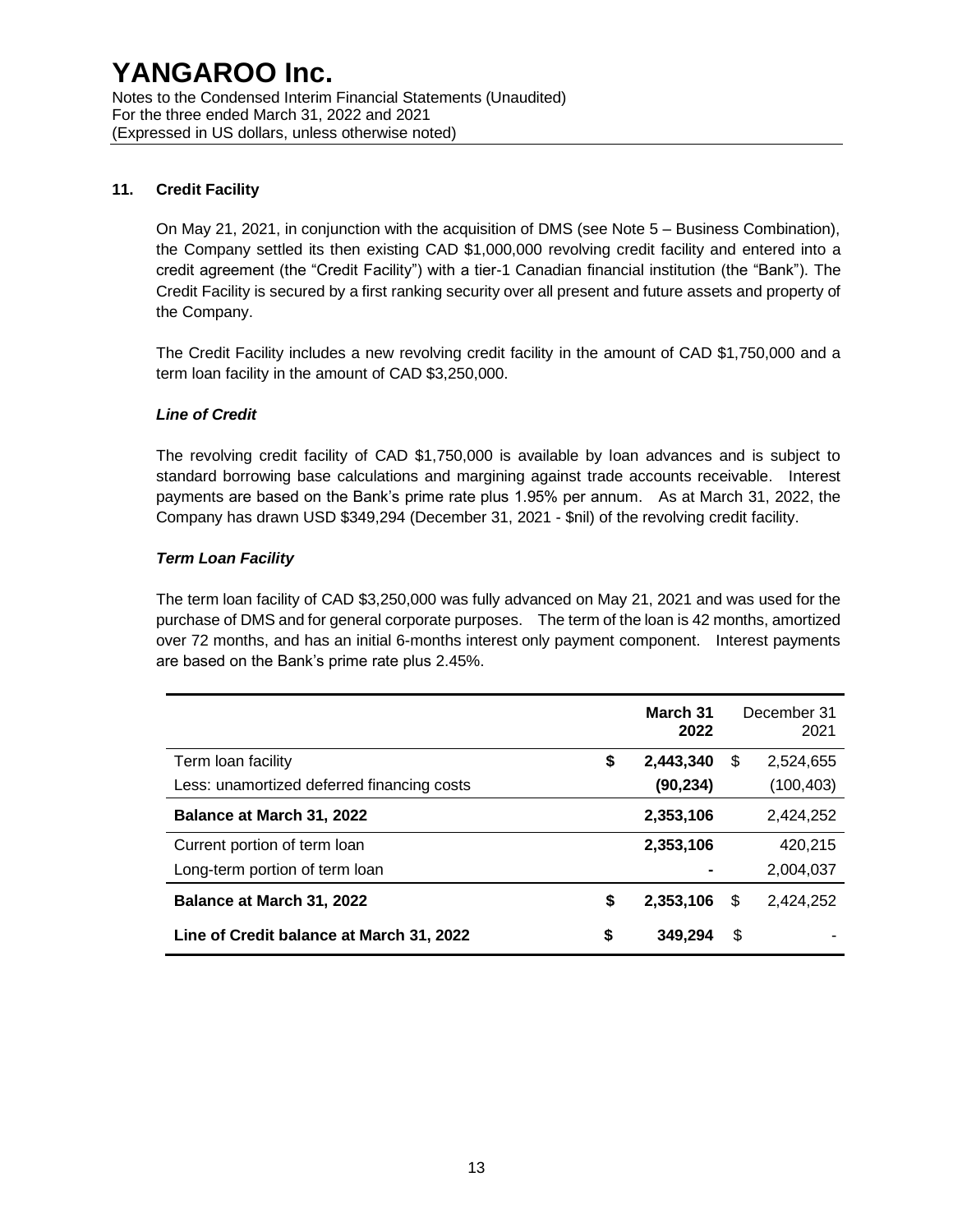### **11. Credit Facility (continued)**

The Company incurred \$132,902 of transaction fees and has recorded these as deferred financing costs that are being amortized over the expected duration of the term loan facility. During the three months ended March 31, 2022, \$10,169 of deferred financing fees was amortized.

In accordance with the terms of our loan facility, on a rolling four-quarter basis, the Company must maintain a minimum Fixed Charge Coverage Ratio of not less than 1.20:1.00 and an Interest-Bearing Debt to EBITDA ratio of no more than 2.75 times between closing to December 31, 2022. The Company was not in compliance with the covenants as of March 31, 2022. Accordingly, the term loan facility has been presented as current on the condensed interim statement of financial position as at March 31, 2022. See note 19.

#### **12. Share Capital**

The Company is authorized to issue an unlimited number of common shares.

The following is a summary of changes in common share capital:

|                              | Number of<br>shares | Value        |
|------------------------------|---------------------|--------------|
| Balance at January 1, 2021   | 60,472,140          | \$27,520,839 |
| Exercise of options          | 225,000             | 33,421       |
| Balance at December 31, 2021 | 60,697,140          | \$27,554,260 |
| Exercise of options (a)      | 580,000             | 74,423       |
| <b>Exercise of RSUs</b>      | 1,010,000           |              |
| Balance at March 31, 2022    | 62,287,140          | \$27,628,683 |

(a) During the three months ended March 31, 2022:

- a. Exercise of 409,500 stock options at a price of CAD \$0.10 per share for gross proceeds of \$32,140. The initial value of \$20,329 related to the options' original issuances was reclassified from contributed surplus to share capital.
- b. Exercise of 170,500 stock options at a price of CAD \$0.10 per share for gross proceeds of \$13,447. The initial value of \$8,505 related to the options' original issuances was reclassified from contributed surplus to share capital.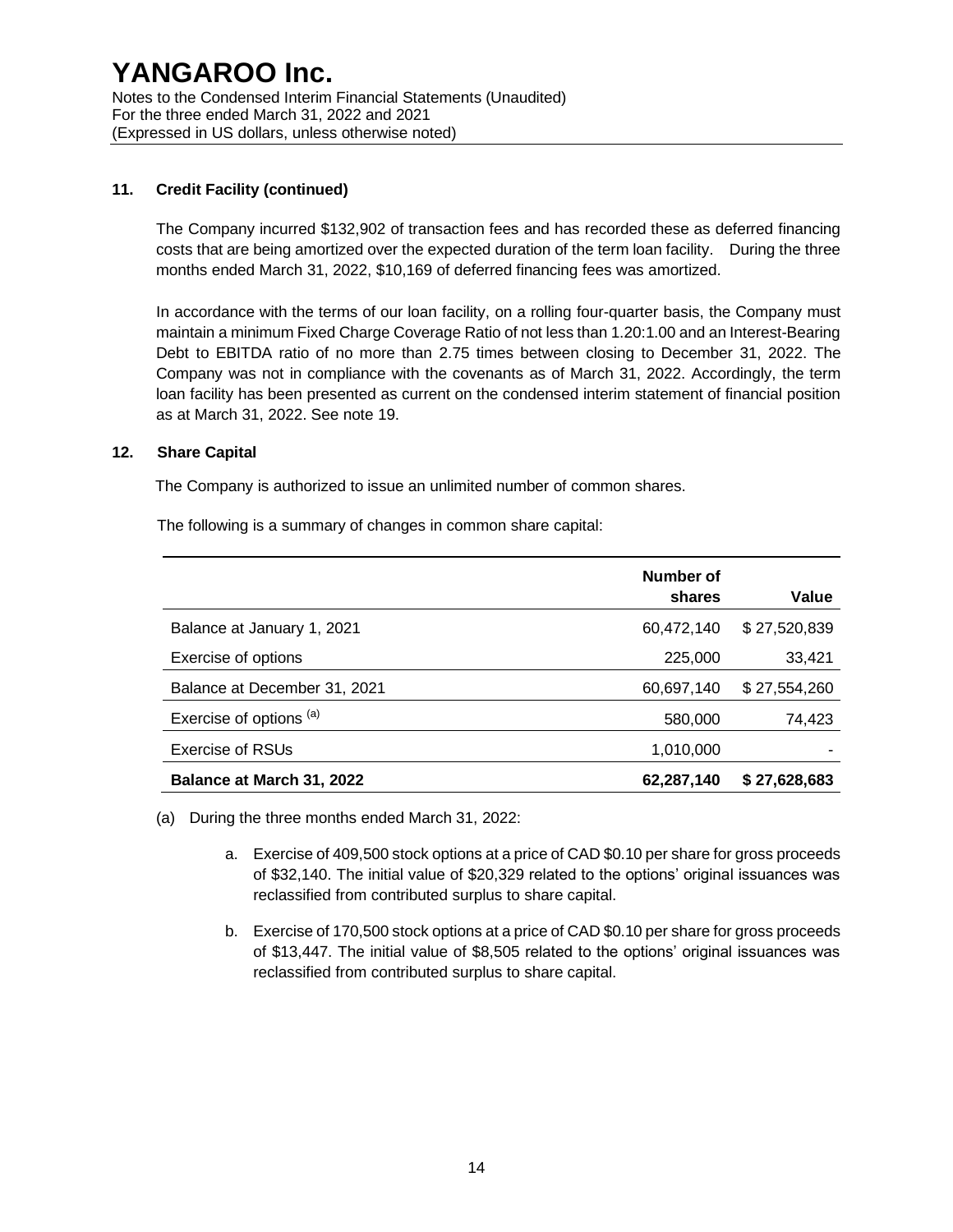Notes to the Condensed Interim Financial Statements (Unaudited) For the three ended March 31, 2022 and 2021 (Expressed in US dollars, unless otherwise noted)

#### **13. Share-Based Payments**

#### **Securities Based Compensation Plan**

The Company had a 14% fixed stock option plan (the "Predecessor Plan") prior to June 2021, which was approved at the Company's Annual Meeting of the Shareholders held on June 11, 2020. The total number of common shares of the Company issuable under the Predecessor Plan pursuant to options could not exceed 8,466,099, which was 14% of the issued and outstanding number of shares as of the date of approval.

The Predecessor Plan was replaced by an Omnibus Incentive Plan (the "Omnibus Equity Incentive Plan"), which was approved on June 29, 2021 at the Company's Annual General and Special Meeting of the shareholders. The Omnibus Equity Incentive Plan permits the grant of stock options as well as restricted share units, deferred share units, performance share units and share appreciation rights (all awards other than options referred to as the "Non-Option Awards"). Pursuant to the terms of the Omnibus Equity Incentive Plan, the maximum number of common shares issuable pursuant to new options together with options granted under the Predecessor Plan cannot not exceed 6,651,935 in the aggregate, being 11% of the issued and outstanding common shares of the Company at the time of implementation and the maximum number of common shares issuable pursuant to the Non-Option Awards common shares could not exceed 1,814,164 in the aggregate, being 3% of the issued and outstanding common shares of the Company at the time of implementation, for an unchanged aggregate maximum of 8,466,099 common shares (14%).

The Non-Option Awards may be settled, if and when vested, in common shares of the Company or the cash equivalent, at the election of the Company.

#### **Stock Options**

|                              | Weighted<br>average<br>price<br>(CAD) | Outstanding<br>options | <b>Vested</b><br>options | Weighted<br>average<br>remaining<br>life (years) |
|------------------------------|---------------------------------------|------------------------|--------------------------|--------------------------------------------------|
| Balance at December 31, 2020 | \$<br>0.156                           | 6,860,500              | 6,188,500                | 2.58                                             |
| Forfeited                    | 0.14                                  | (41,000)               |                          |                                                  |
| Expired                      | 0.15                                  | (185,000)              |                          |                                                  |
| Exercised                    | 0.11                                  | (225,000)              |                          |                                                  |
| Balance at December 31, 2021 | \$<br>0.16                            | 6,409,500              | 6,399,000                | 1.68                                             |
| <b>Expired</b>               | 0.10                                  | (187,500)              |                          |                                                  |
| Exercised                    | 0.10                                  | (580,000)              |                          |                                                  |
| Balance at March 31, 2022    | \$<br>0.17                            | 5,642,000              | 5,642,000                | 1.66                                             |

The Company had issued stock options to acquire common shares as follows:

For the period ended March 31, 2022, the fair value of options granted was \$nil (March 31, 2021 - \$nil).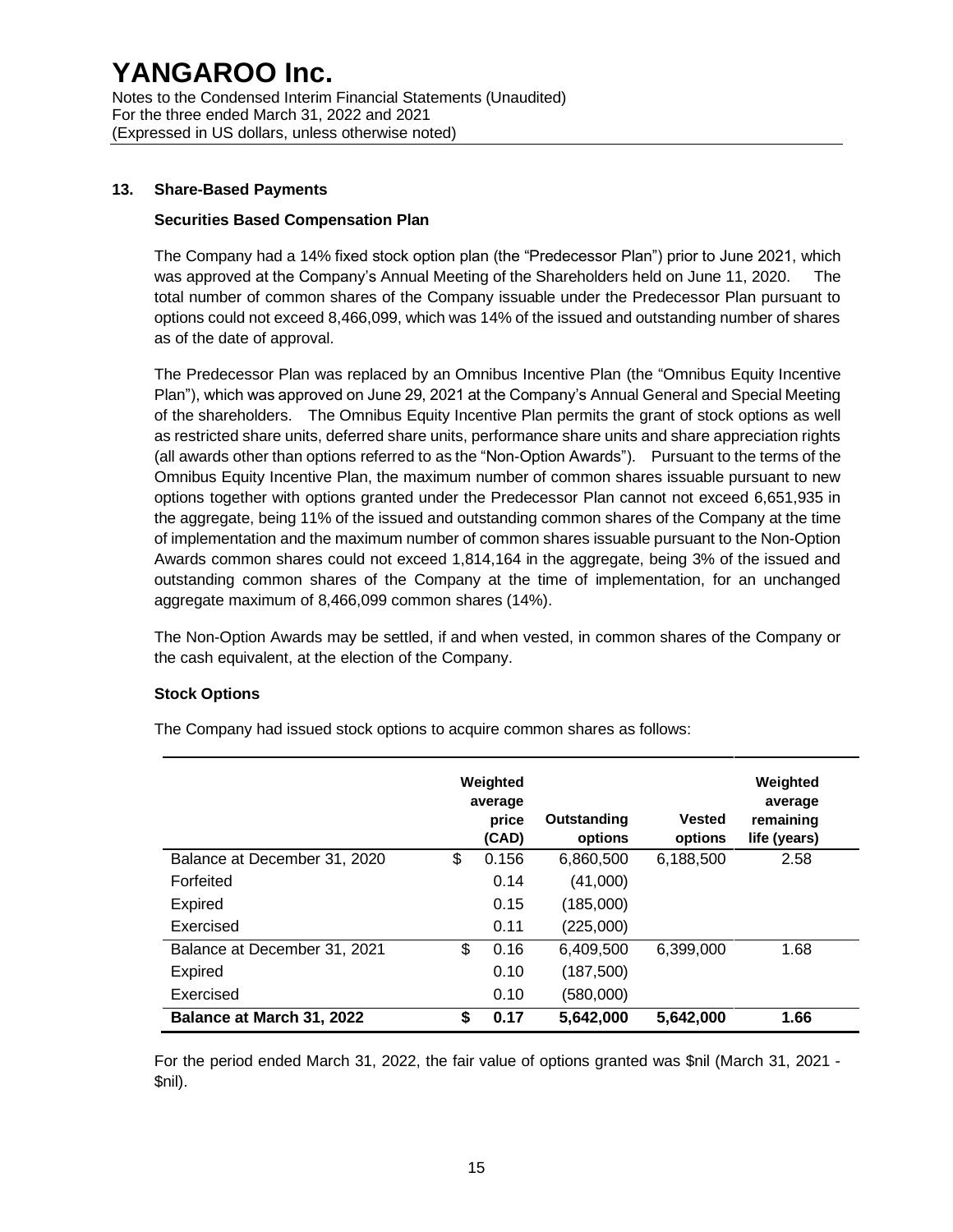## **13. Share-Based Payments (continued)**

The estimated fair value of the options is expensed over the vesting period. The options vest 10% on the date of grant, and the remaining 90% vest as to a third on each 6-month anniversary following the date of grant. The compensation expense and charge to contributed surplus relating to the stock options for the three months ended March 31, 2022 was \$38 (2021 - \$6,780).

| Number of<br>options | Number of<br>unvested<br>options | Number of<br>vested<br>options | <b>Exercise price (CAD)</b> | <b>Expiry date</b> |
|----------------------|----------------------------------|--------------------------------|-----------------------------|--------------------|
| 500,000              |                                  | 500,000                        | \$0.140                     | May 1, 2022        |
| 75,000               |                                  | 75,000                         | \$0.120                     | August 25, 2022    |
| 1,162,500            |                                  | 1,162,500                      | \$0.275                     | January 8, 2023    |
| 2,105,000            |                                  | 2,105,000                      | \$0.155                     | January 4, 2024    |
| 775,000              |                                  | 775,000                        | \$0.120                     | June 18, 2024      |
| 989,500              |                                  | 989,500                        | \$0.115                     | February 4, 2025   |
| 35,000               |                                  | 35,000                         | \$0.105                     | September 15, 2025 |
| 5,642,000            |                                  | 5.642.000                      | \$0.17                      |                    |

The following table shows the stock options outstanding at March 31, 2022:

#### **Restricted Share Units**

The Company may grant Restricted Share Units ("RSUs") to any participant under the Omnibus Equity Incentive Plan.

On August 10, 2021, the Company issued 1,115,000 restricted share units to directors, officers, employees and consultants, of which 600,000 were issued to directors and officers. These restricted share units are expected to be settled through the issuance of 1,115,000 common shares of the Company. These restricted share units vest fully on January 31, 2022. These restricted share units have been fair valued based on the quoted market price on the date of issuance of \$0.23 per common share.

On December 1, 2021, the Company issued 150,000 RSUs to employees. These restricted share units are expected to be settled through the issuance of 150,000 common shares of the Company. These restricted share units vest fully on December 1, 2022. These restricted share units have been fair valued based on the quoted market price on the date of issuance of \$0.13 per common share.

The compensation expense and credit to share-based payments reserve relating to the restricted share units for the three months ended March 31, 2022 was \$38,471 (2021 - \$nil).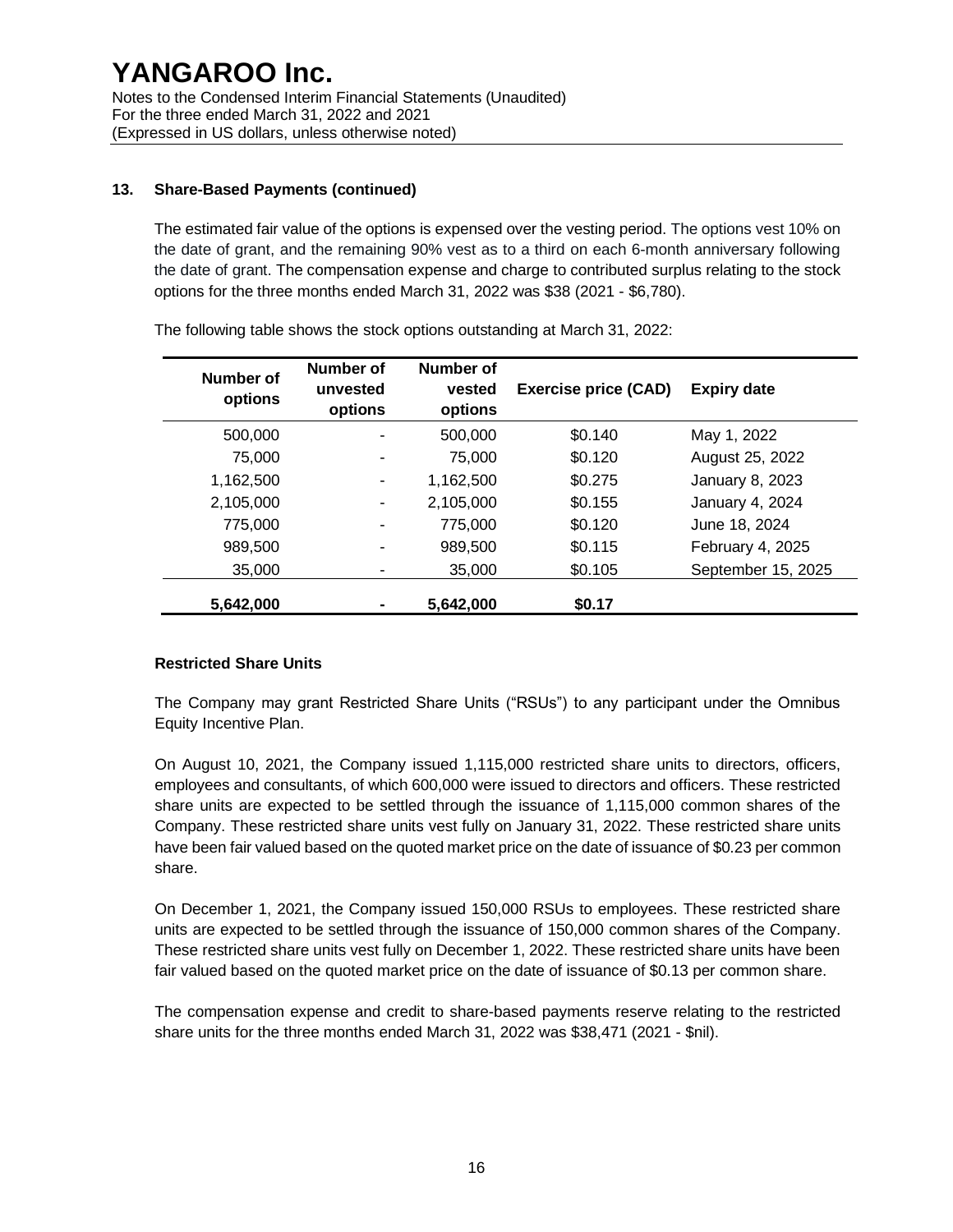Notes to the Condensed Interim Financial Statements (Unaudited) For the three ended March 31, 2022 and 2021 (Expressed in US dollars, unless otherwise noted)

#### **13. Share-Based Payments (continued)**

The following table shows the RSUs outstanding as at March 31, 2022:

| <b>Number of units</b>          | March 31,      | December 31, |
|---------------------------------|----------------|--------------|
|                                 | 2022           | 2021         |
| Balance beginning of the period | 1,232,500      |              |
| Granted                         | $\blacksquare$ | 1,265,000    |
| Forfeited                       | (72, 500)      | (32,500)     |
| Exercised                       | (1,010,000)    | -            |
| <b>Ending Balance</b>           | 150,000        | 1,232,500    |

#### **14. Basic and Diluted Income (Loss) per Share**

The income (loss) and weighted average number of common shares used in the calculation of basic and fully diluted income (loss) per share for the three months ended March 31, 2022 and 2021 were as follows:

|                                                                                                                              |        | March 31<br>2022 | March 31<br>2021 |              |
|------------------------------------------------------------------------------------------------------------------------------|--------|------------------|------------------|--------------|
| Numerator:<br>Net income (loss)                                                                                              | S.     | (597, 586)       | \$               | 266,587      |
| Denominator:<br>Weighted average number of common shares – basic<br>Adjustments for calculation of diluted income per share: |        | 61,782,190       |                  | 60,484,751   |
| Options in the money                                                                                                         |        |                  |                  | 5,469,000    |
| Weighted average number of common shares - fully<br>diluted                                                                  |        | 61,782,190       |                  | 65,953,751   |
| Basic income (loss) per share<br>Fully diluted income (loss) per share                                                       | S<br>S | (0.01)<br>(0.01) | \$<br>\$         | 0.00<br>0.00 |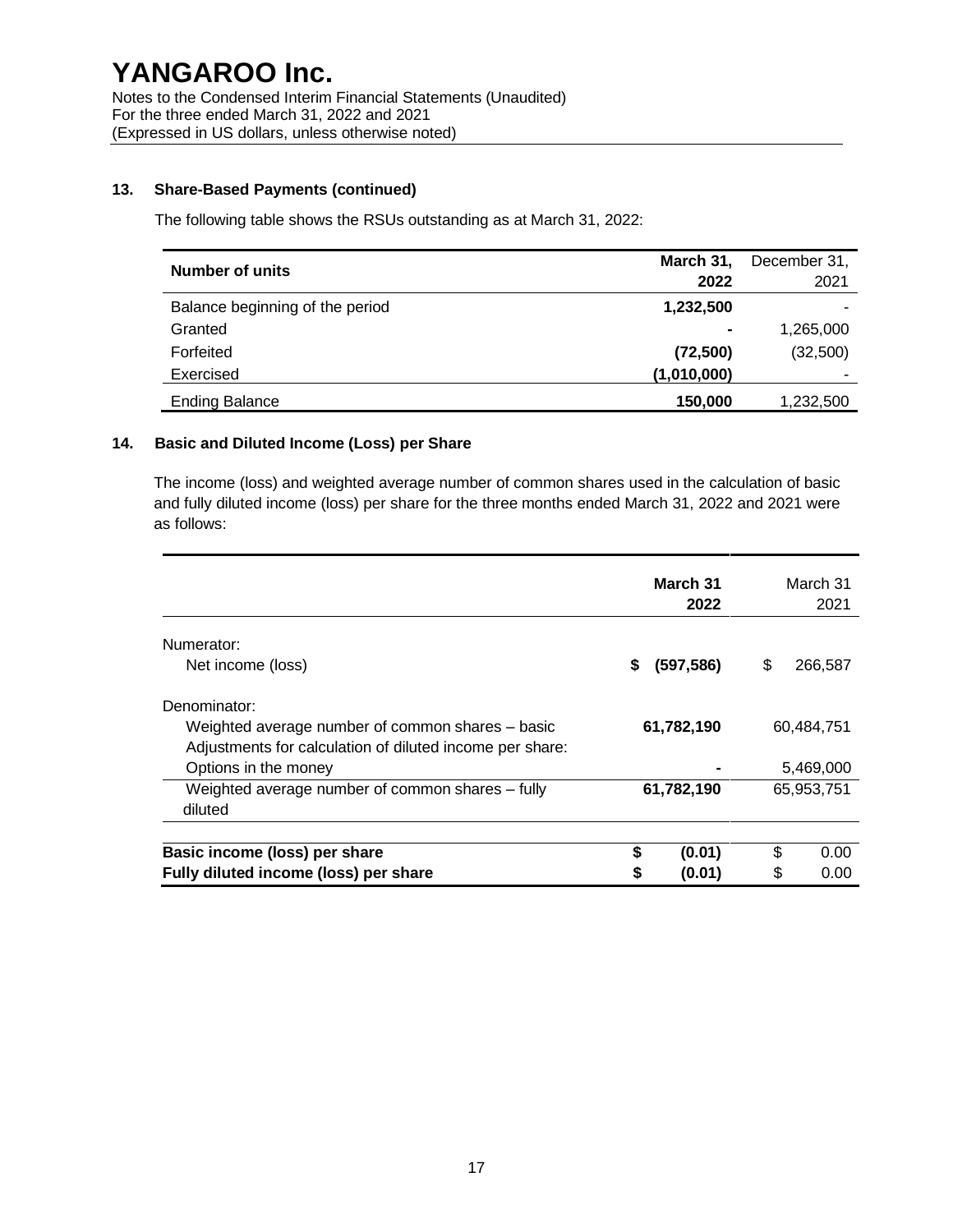## **15. Segmented Information**

The Company has only one reportable segment and provides Advertising, Entertainment and Awards Management software workflow solutions to customers across multiple geographic regions. It considers the basis on which it is organized, including geographic areas and service offerings, in identifying its reportable segments. Operating segments of the Company are defined as components of the Company for which separate financial information is available and is evaluated regularly by the chief operating decision maker in allocating resources and assessing performance. The chief operating decision maker is the Chief Executive Officer of the Company. For revenues, the amounts included are from the originating country.

| For the three-months ended<br>March 31, 2022 |    | Canada  | US              |    | Total       |  |
|----------------------------------------------|----|---------|-----------------|----|-------------|--|
| Advertising                                  | \$ | 63,872  | \$<br>1,402,783 |    | \$1,466,655 |  |
| Music                                        |    | 99,998  | 202,687         |    | 302,685     |  |
| Awards management                            |    | 21,324  | 198,378         |    | 219,702     |  |
| <b>Total revenue</b>                         | \$ | 185,194 | \$<br>1,803,848 | \$ | 1,989,042   |  |
| <b>Property and equipment</b>                | \$ | 131,715 | \$<br>474,495   | \$ | 606,210     |  |
| Intangible assets                            | \$ | 744,610 | \$<br>724,087   | \$ | 1,468,697   |  |
| Goodwill                                     | \$ |         | \$<br>3,845,576 | \$ | 3,845,576   |  |
|                                              |    |         |                 |    |             |  |
| For the three-months ended                   |    | Canada  | <b>US</b>       |    | Total       |  |
| March 31, 2021                               |    |         |                 |    |             |  |
| Advertising                                  | \$ | 47,232  | \$<br>596,235   | \$ | 643,467     |  |
| Music                                        |    | 126,956 | 253,438         |    | 380,394     |  |
| Awards management                            |    | 28,902  | 179,552         |    | 208,454     |  |
| <b>Total revenue</b>                         | \$ | 203,090 | \$<br>1,029,225 | \$ | 1,232,315   |  |
| <b>Property and equipment</b>                | S  | 234,936 | \$<br>3,318     | \$ | 238,254     |  |
| Intangible assets                            | S  | 175,704 | \$              | \$ | 175,704     |  |
| Goodwill                                     | \$ |         | \$              | \$ |             |  |

Below is the breakdown of revenue and long-term assets by operating segment: